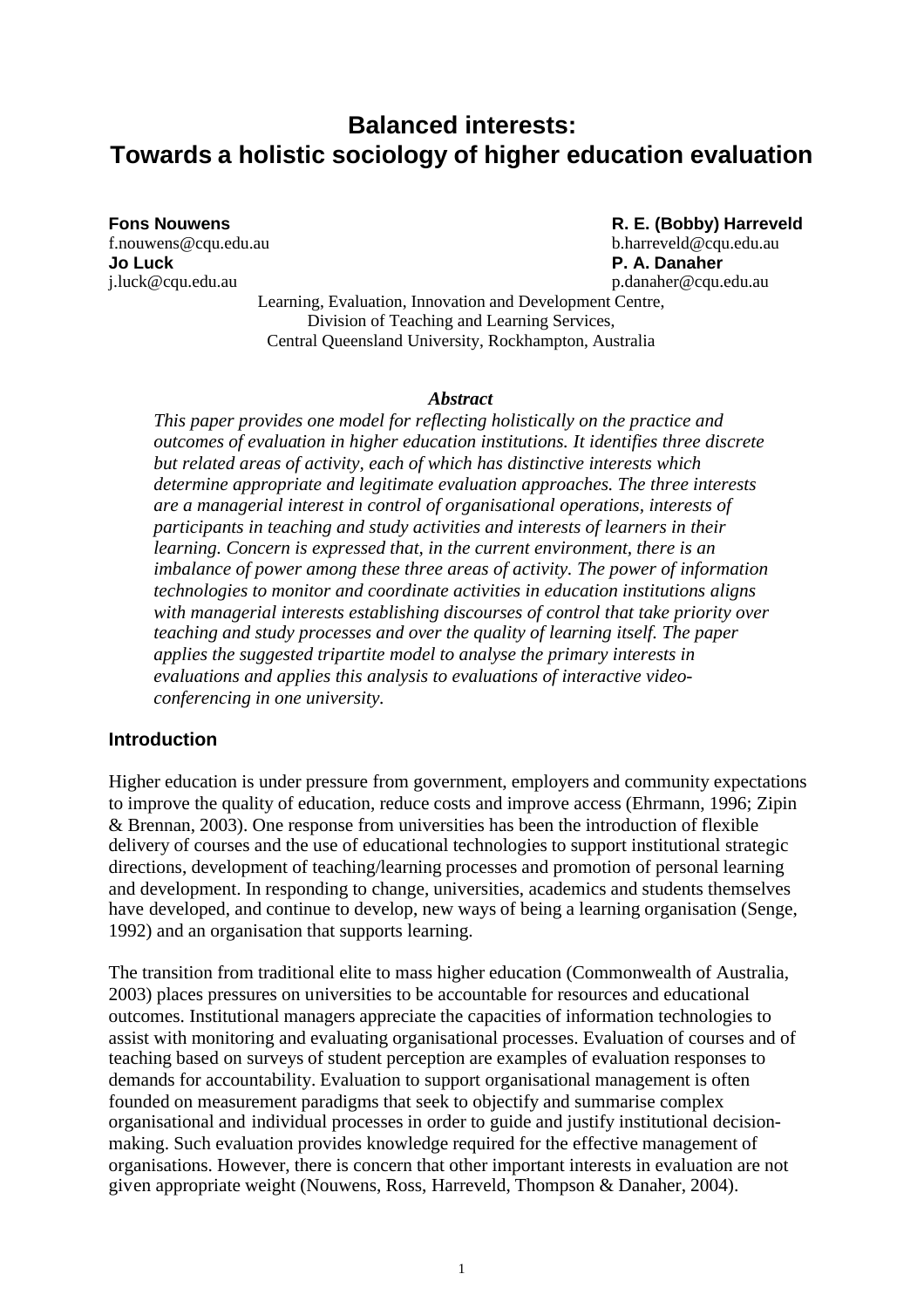There are other kinds of knowledge in organisations, knowledge that is not so easily quantified, or even articulated, but that plays important roles in collaborative activities and in personal development, two processes that are central to the education process. Such knowledge emerges in individuals and through relationships. Evaluation of these aspects of education can be problematic because such knowledge is often tacit and difficult to express (Polyani, 1967). Developments in our understanding of how knowledge emerges in organisations indicate that "recently there has been recognition that some knowledge cannot be quantified and cannot be codified, captured or stored" (Hildreth & Kimble, 2002, p. 1). In a critical reaction to 'knowledge managers' who seek to articulate and store individual and organisational knowledge using new technologies, Snowden (2002) explores the cost of converting tacit knowledge to valid, explicit knowledge. He suggests that in our dynamic and increasingly complex knowledge society it makes no sense to try to make all knowledge explicit. Those who seek to evaluate, improve and manage educational processes must accept that subjective, participative and formative approaches to evaluation are essential to complement and give meaning to objective and summative evaluations of educational and organisational processes.

The context of evaluation is further complicated by the understanding that organisations are not unitary cultures but are normally comprised of potentially conflicting subcultures (Luck, Jones, McConachie & Danaher, 1994). These social/technical groups tend to construct the organisation in different ways. The effective coordination of activities of these groups requires the sharing of subcultural assumptions. Thus, for example, evaluation that seeks to improve the use of new educational technologies in a university setting should draw a balanced perspective from the voices of the many practitioner groups. Where management evaluation discourses are dominant and imposed, staff and students will tend to justify their actions in terms of this discourse (Wenger, 1998) and distort evaluation. So evaluation should be inclusive and make serious attempts to articulate important but hard-to-get-at tacit knowledge to ensure that knowledge developed through practice can emerge and inform the practices of the whole organisation and help all groups adjust to the complex and dynamic environment. Unfortunately, traditional hierarchical organisational structures distribute power to various internal groups in ways that are inappropriate for organisations operating in a rapidly changing environment (Snowden, 2002).

A framework is needed to test whether evaluation processes address the primary educational processes in a university and the needs of the participants involved in that social/technical process. The framework should ask how the evaluation process assists these social groups articulate tacit knowledge and express the meaning of what they do for the benefit of the whole organisation, and how these groups may avoid submission to the dominating discourse of traditional institutional hierarchical structures. Patton (2003) and Stufflebeam (2002) support the development of evaluation frameworks, standards and/or checklists to determine the efficacy of processes and/or products. In this paper, we present a case for the articulation of a socially critical, yet responsive, evaluation frame within which the complex contradictions inherent in corporatised university life can be examined. To do this, we appropriate Habermas' (1989, 1996) constructions of three knowledge dimensions related to cognitive interests: technical knowledge; practical knowledge; and emancipatory knowledge. We deploy these three cognitive interests to identify three spheres of university activity, in order to gain a meta-level view and a holistic understanding of the activities that occur in the university's everyday life.

Accordingly, the paper is developed around the following questions: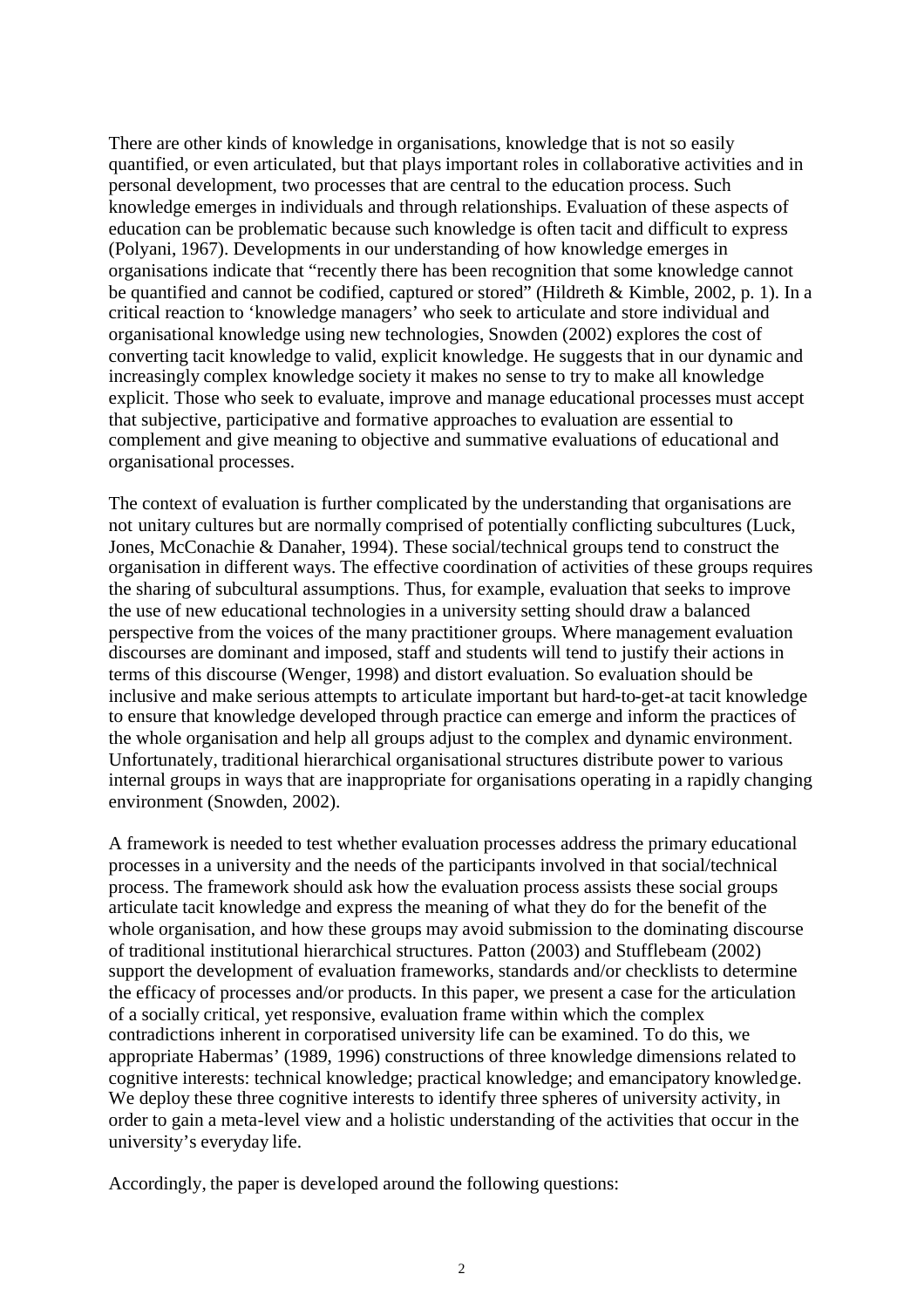- Whose interests are served by evaluation within a regional Australian university?
- What are the dominant discourses at work in the evaluation processes undertaken at this university?
- What are the consequences of the dominance of those discourses for communicating evaluation outcomes in the university?

To address these questions, we provide an explication of the holistic evaluation framework, followed by an analysis of three evaluations of interactive video-conferencing (IVC) at this university.

# **A holistic evaluation framework**

Current debates about the Australian government's development of performance measures for rewarding good teaching through the proposed Learning and Teaching Performance Fund seem to focus heavily on how performance should be evaluated, on whether quantitative or qualitative measures should be used and on the efficiency of evaluation processes (Australian Vice-Chancellors' Committee, 2004; Department of Education, Science and Training, 2004). The focus on methodology is driven by an accountability discourse that runs the risk of distorting constructions of performance and rewarding substitute measures of teaching and learning performance. Developments in educational technology reinforce these pressures. We argue that evaluation of performance in educational organisations should begin by determining what rather than how to evaluate. A holistic model is required that identifies key interests in the educational process. The framework suggested here presents an educational systems view of a university that identifies three primary educational activity systems. It explores what evaluation means in these systems, what evaluation methods are most appropriate and how the three systems complement and relate to one another.

A useful model describing an educational institution in terms of three activity systems has been developed (Nouwens *et al*., 2004). The three activity systems are:

- [1] the learning activities and processes in which learners actually engage
- [2[ activities of the participants in teaching and studying processes
- [3] activities related to the management and support of [1] and [2].

This three-fold activity framework can be usefully interrogated using Habermas' (1996) analysis of human cognitive interests in knowledge and applying them to evaluation. Habermas identifies three cognitive interests in human activity as **emancipatory**, **practical** and **technical**. This framework can be applied to the cognitive interests of individuals in educational processes; it can be applied at another level to organisational learning, to processes of knowledge production within an organisation as it seeks to respond most effectively to pressures of the external environment (Snowden, 2002). At this whole of organisation level, evaluation can be seen as part of a cognitive process. It includes not only the 'official' evaluation supported by formal institutional discourses but also the often tacit forms of evaluation that are part of the day-to-day practice in the various 'subcultures' that make up a university. Thus Habermas' framework may be extended from analysis of personal interests in knowledge to analysis of organisational interests in evaluation.

Habermas (1996) identifies three areas of human cognitive interest, namely:

*emancipatory* cognitive interest relates to the kind of knowledge required to exercise personal power in human activity and to develop effective self-theories (Yorke & Knight, 2004). It involves the development of a capacity to reflect responsibly upon social activity and to act autonomously (Smith & Lovat, 2003). **Emancipatory evaluative interests** refer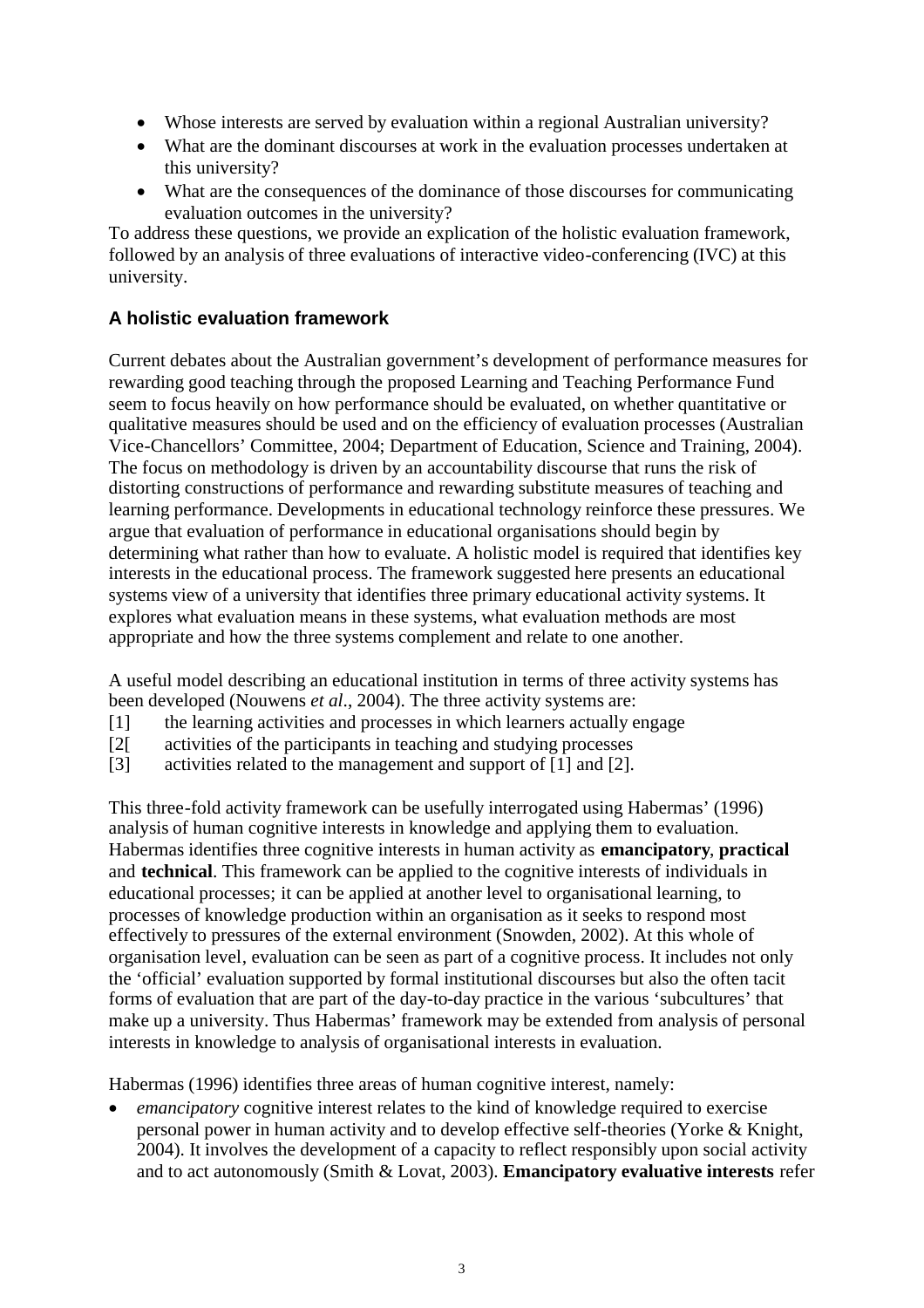specifically to learners' interests in the educational process and to the capacity of learners themselves to reflect critically upon and to manage their own learning. A growing interest in the development of graduate attributes, professional capabilities and student identity supports the development of more effective approaches to developing and evaluating in this dimension of the educational enterprise (Howard, Jorgensen & Nouwens, 2003)

- **•** *practical* cognitive interest relates to the kind of knowledge required to make, share and preserve meaning in order to support practical collaborative action. It is built upon cultural tradition, particularly on the social use of language and culture to create and share meaning and to organise human activity. **Practical evaluative interests** refer specifically to shared interests of students and teachers in developing a supportive learning environment and arranging the educational process for mutual benefit.
- *technical* cognitive interest relates to the kind of knowledge required to exercise predictive control over objectivised processes, over natural and social processes, to produce the goods and services that sustain life and society. In teaching and learning, technical interest relates to authoritative discipline and profession-defined knowledge. When applied to predictive control over the social processes within an educational institution, a **technical evaluative interest** refers specifically to the interests of managers in monitoring, improving and controlling the educational process.

Just as each of the three areas of cognitive human interest adopts a particular mode of inquiry or methodology to produce legitimate knowledge (Habermas, 1996), the three areas of evaluative human interest are supported by three distinctive 'legitimate' modes and methods of evaluation.

| Cognitive/ evaluative interest   | emancipatory    | practical                  | technical            |  |
|----------------------------------|-----------------|----------------------------|----------------------|--|
| <b>Evaluative interest group</b> | learners        | teachers-students          | management           |  |
| <b>Inquiry mode</b>              | social-critical | historical-hermeneutic     | empirical-analytical |  |
| <b>Evaluation methodology</b>    | self-reflective | qualitative-interpretative | quantitative         |  |

#### **Table 1: Relationship of cognitive and evaluative human interest to mode and method of evaluation**

Table 1 can be expanded to explore the nature of evaluation for each interest group, to indicate the appropriate intent of evaluation in each case and to indicate what evaluation approaches could best be used. This expansion is based on Habermas' work (1996) and on Snowden's study (2002) of how organisations seek to manage productively the internal flow and development of individual and organisational knowledge that allows the organisation and individuals within it to adapt to changing circumstances. The evaluation framework proposed in Table 2 suggests that all three interests in evaluation are both legitimate and very different in purpose and method.

Thus a manager has legitimate interests in technical evaluation of organisational processes. However the evaluation approaches a manager uses to support organisational decision-making are unlikely to be appropriate for evaluating teacher-student interactions where practical evaluative interests and methods apply, or for evaluating individual learning where emancipatory interests and methods are likely to be more effective.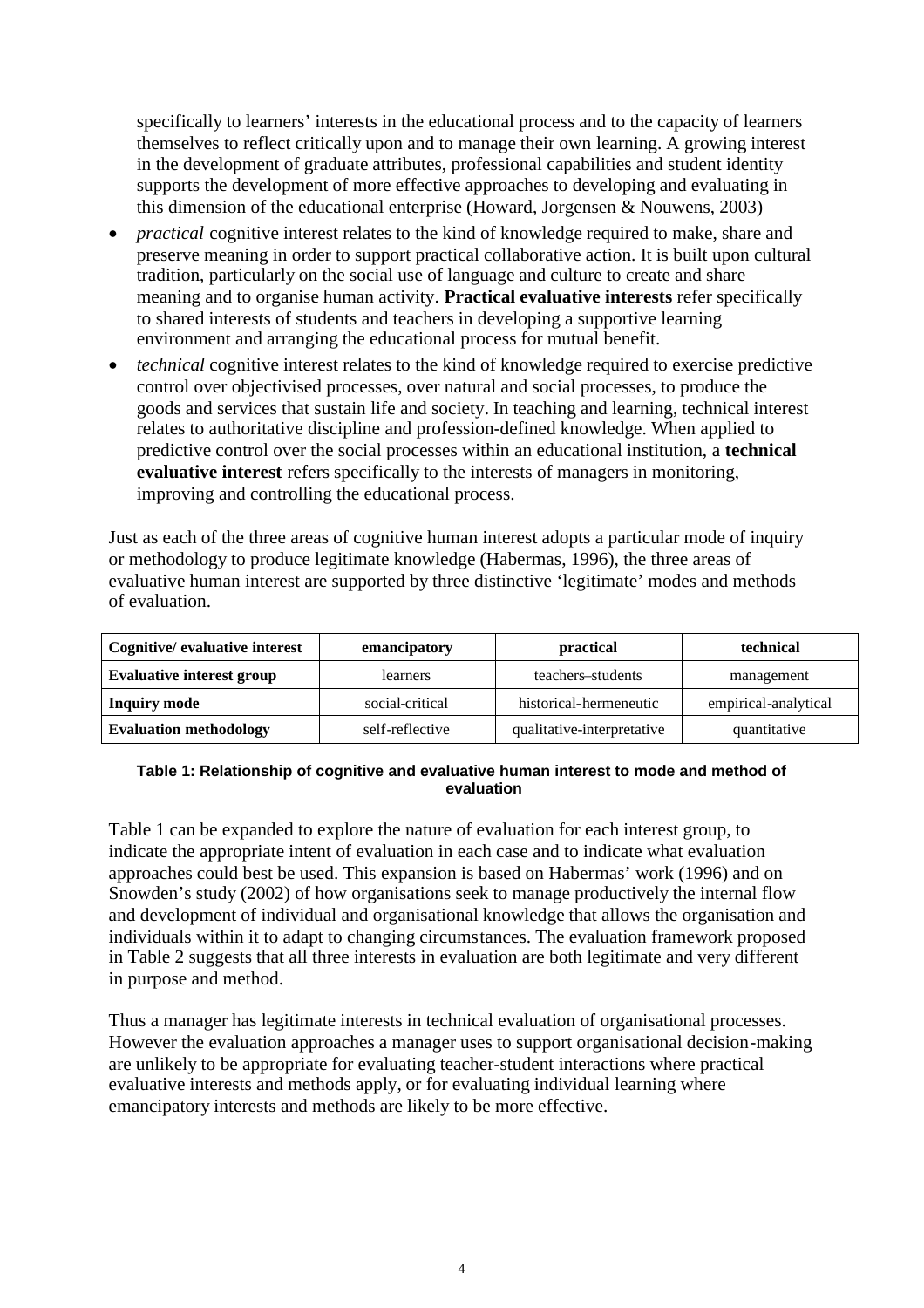| Those with an emancipatory interest<br>in evaluation                                                                                                           | Those with a practical interest in<br>evaluation                                                                                                                                                  | Those with a technical interest in<br>evaluation                                                                                                             |  |  |
|----------------------------------------------------------------------------------------------------------------------------------------------------------------|---------------------------------------------------------------------------------------------------------------------------------------------------------------------------------------------------|--------------------------------------------------------------------------------------------------------------------------------------------------------------|--|--|
| seek to promote the achievement of<br>transformative and responsible<br>personal development                                                                   | seek to promote collaborative and<br>productive teacher-student<br>relationships                                                                                                                  | seek to promote the improvement of<br>predictable, controlled, accountable<br>learning                                                                       |  |  |
| seek to develop personal autonomy,<br>trust in learning networks, sharing of<br>tacit and explicit knowledge, values,<br>experiences through shared narratives | seek to develop a supportive<br>community of learning through<br>collaborative projects and activities<br>with clear, shared objectives                                                           | seek to provide explicit, transparent<br>policy, procedures, training                                                                                        |  |  |
| seek to encourage learners to reflect<br>critically on personal activities and to<br>develop graduate identity and<br>efficacious self-theories                | seek to encourage students and<br>teachers to interpret and share<br>meaning to guide, support and<br>improve learning                                                                            | seek to encourage managers to<br>obtain generalisable, reliable<br>information to make decisions<br>about supporting emancipatory and<br>practical interests |  |  |
| would use mainly reflective self-<br>evaluation of personal action: self-<br>reporting, journals, portfolios                                                   | would use mainly formative<br>evaluation: dialogue and feedback,<br>collaboration, coaching                                                                                                       | would use mainly summative<br>evaluation: best practice,<br>measurement, ranking, performance<br>indicators                                                  |  |  |
| recognise the legitimacy of evaluation<br>based on personal values, beliefs and<br>commitment and the authority of each<br>learner's personal experience       | recognise the legitimacy of evaluation<br>based on authority negotiated and<br>shared between teachers and students,<br>and on discipline and learning<br>community standards of good<br>practice | recognise the legitimacy of<br>evaluation based on objective,<br>analytical processes and<br>institutional authority                                         |  |  |

#### **Table 2: A framework of intents in and approaches to evaluation**

From an evaluation perspective, these three activity systems describe three markedly different cultures that exist within an educational organisation. Each of the activity systems has an essential and legitimate purpose within the organisation. The challenge for any university is to develop a balanced suite of evaluation processes that operate together to achieve the interests of all three dimensions of institutional processes. Our concern is that pressure from government policy changes and funding, supported by enterprise-based development of educational technology systems, leads to what Zipin and Brennan (2003) call a managerial approach to governance, in which the predominant discourse in evaluation is technical, seeking to measure performance and to control organisational processes. The following study provides an opportunity to use the framework outlined above to analyse the recommendations and results of three evaluation reports about the introduction and implementation of a particular educational technology, interactive video-conferencing.

# Interactive video-conferencing at Central Queensland University<sup>1</sup>

Interactive video-conferencing  ${(IVC)}^2$  was introduced at Central Queensland University (CQU) in 1992. In 2004 the IVC facilities across the Central Queensland campuses of CQU are a specialised and unique implementation of IVC using one of the most advanced IVC applications in Australia. The IVC network across the Central Queensland campuses allows students at up to five campuses to be linked together into the one video-conferencing class. The lecturer could be physically present at any of the campuses when teaching the class.

Development of the IVC system is seen as an important element in COU's strategic plan to develop flexible approaches to teaching and learning (Central Queensland University, 2003, p.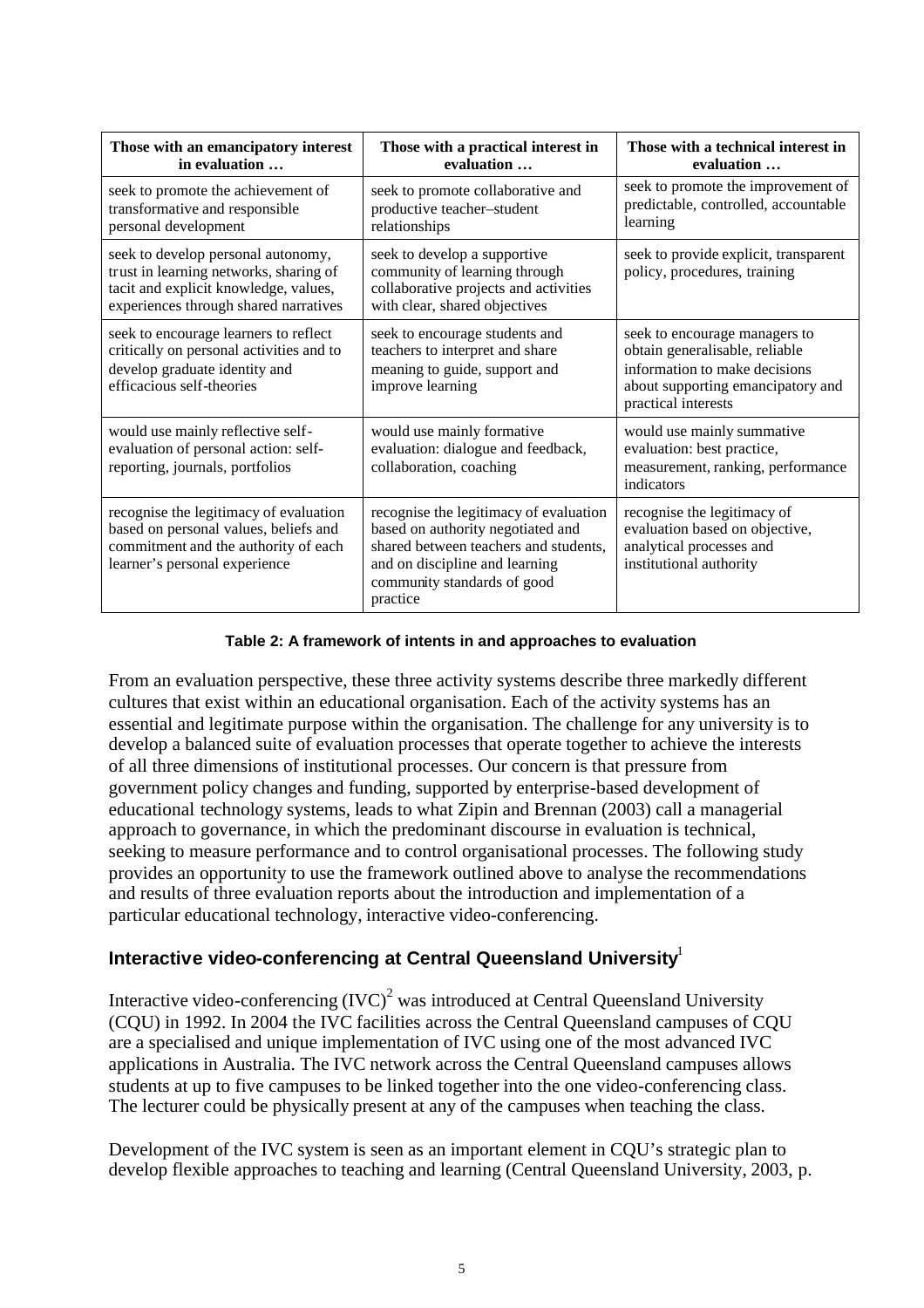2). The IVC facilities at CQU have been evaluated three times to seek assurance that it achieves the University's strategic intent. The first evaluation was by an external consultant, John Mitchell (Mitchell, 1993); the second was conducted internally by Associate Professor Chris Bigum and Ms Margaret Appleton (Bigum & Appleton, 1997); the third was also conducted internally (Luck, 2004).

|                                                                                        | <b>Educational organisation interest dimensions</b> |                                           |                       |                                                      |                         |                        |  |  |
|----------------------------------------------------------------------------------------|-----------------------------------------------------|-------------------------------------------|-----------------------|------------------------------------------------------|-------------------------|------------------------|--|--|
|                                                                                        | <b>Emancipatory</b>                                 |                                           | <b>Practical</b>      |                                                      | <b>Technical</b>        |                        |  |  |
|                                                                                        | Learning<br>interests                               | Both teaching<br>studying and<br>learning | Teaching/<br>studying | management<br>studying<br>teach ing,<br><b>B</b> oth | Management<br>interests | All three<br>interests |  |  |
| Number of recommendations & implementations— Mitchell (1993) evaluation                |                                                     |                                           |                       |                                                      |                         |                        |  |  |
| Number of recommendations in each<br>process area                                      | $\boldsymbol{0}$                                    |                                           | 8                     | 6                                                    | 19                      | 3                      |  |  |
| Number of recommendations<br>implemented within five years                             | 0                                                   | 0                                         |                       | 0                                                    | 9                       |                        |  |  |
| Number of recommendations & implementations-<br>Bigum & Appleton (1997) evaluation     |                                                     |                                           |                       |                                                      |                         |                        |  |  |
| Number of strategies in each process<br>area (within the six major<br>recommendations) | $\boldsymbol{0}$                                    | $\bf{0}$                                  |                       | 3                                                    | 12                      | 0                      |  |  |
| Number of strategies implemented<br>within five years                                  | A                                                   | 0                                         | (limited)             | (limited)<br>2                                       |                         | 0                      |  |  |
| Number of recommendations & implementations—Luck (2004) evaluation                     |                                                     |                                           |                       |                                                      |                         |                        |  |  |
| Number of recommendations in each<br>process area                                      | $\overline{2}$                                      | 1                                         | 4                     |                                                      | 5                       |                        |  |  |
| Number of recommendations being<br>implemented immediately (2004)                      |                                                     | 0                                         | (planning)            | (planning)                                           | 3                       | (ongoing)              |  |  |

**Table 3: The number of recommendations in and implementations of evaluations into the use of interactive video-conferencing at Central Queensland University in 1993, 1997 and 2004**

Table 3 summarises the evaluation recommendations and their implementation. The recommendations are classified using the proposed evaluation framework, according to the interests or combination of the three primary interests each recommendation serves.

The Mitchell (1993) evaluation was of the trial use of IVC between the Rockhampton and Mackay campuses of CQU in 1992. Mitchell interviewed managers, technical staff and teaching staff. He did not interview any students involved in the trial. He wrote positively of the IVC facilities, whereby CQU "has achieved much in its first year of operation" (1993, p. 3). He also noted that:

[a] range of issues emerged during the first year and will need to be resolved in the near future. These include evaluation procedures, quality control measures, instructional design, management, technical support, network integration, room design, funding and charging, industrial conditions, professional development, privacy protocols, fault reporting, site coordination, research and development and cost benefit analysis. (p. 4)

He listed 37 recommendations to address these issues. Unfortunately the bulk of the 37 recommendations were not implemented. Many of the initiatives described in his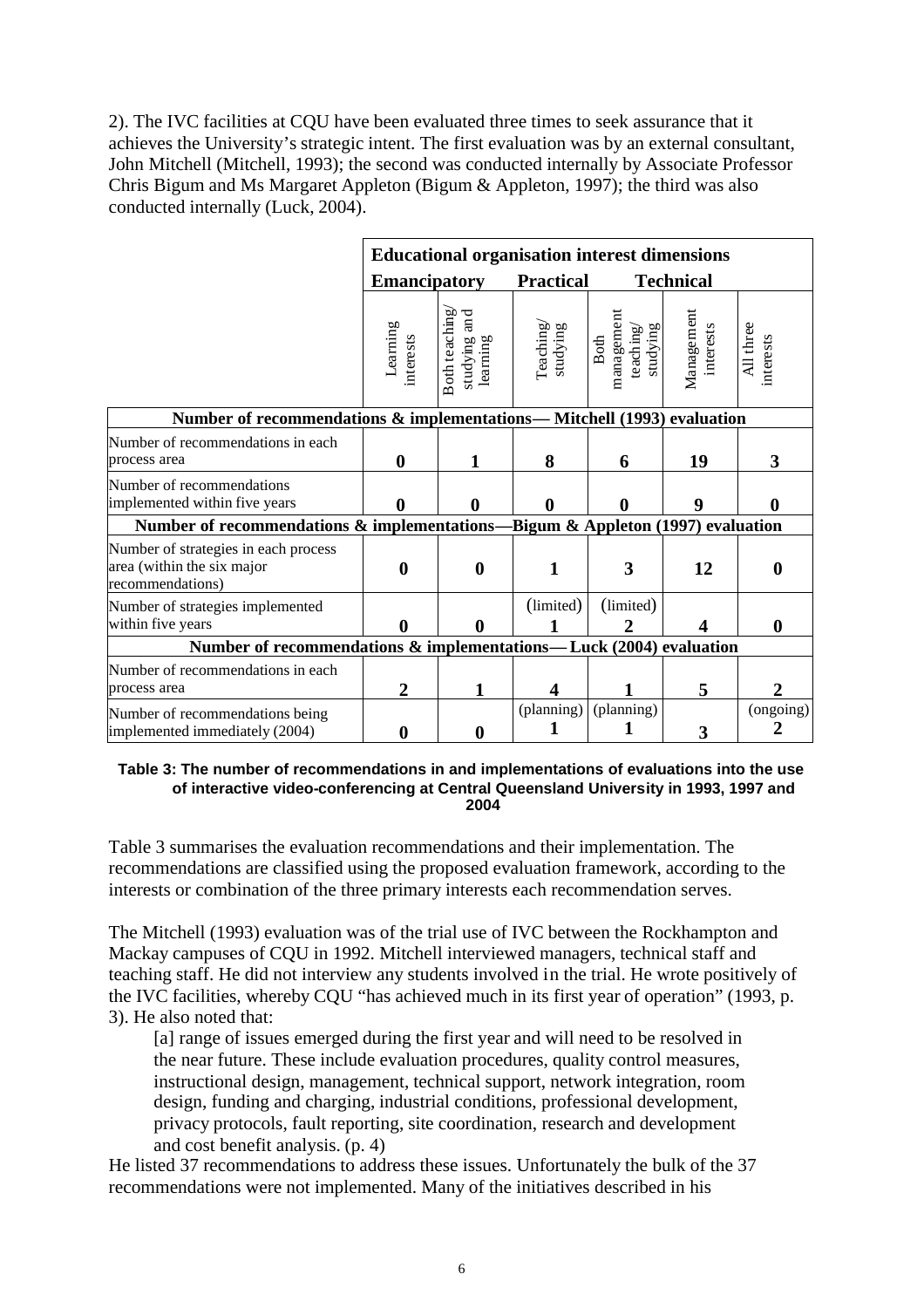recommendations are still urgently needed in 2004. Examples of these include: the recommendations about evaluation; staff induction and training; the development of policies and procedures; and the need for research and development into the human and technical issues of video-conferencing. Table 3 shows a classification of both the recommendations and their implementation in terms of the proposed framework and its three interests in evaluation. Clearly the majority of recommendations focused on management interests, and the only recommendations implemented addressed management of the interactive videoconferencing system.

The Bigum and Appleton report was commissioned by the then Deputy Vice-Chancellor at CQU to evaluate the first year of widespread use of the IVC facilities for teaching and learning. The report shows evidence of interviews with teaching staff. The evaluators discussed student responses to the IVC but there was no evidence that they spoke to students or managers. Technical information was included in the evaluation so it is assumed that they spoke with technical staff. They listed six major recommendations containing a total of 16 specific strategies to be implemented. Again there is a strong bias towards management interests in recommendations and their implementation (see Table 3).

The third evaluation of the IVC facilities (Luck, 2004) used an evaluation framework created by Harreveld (2004) in her review of a suite of postgraduate programs in a multidisciplinary area of CQU. The evaluation sought input from management, technical staff, teaching staff and students. It contained recommendations for management, for technical staff and for teaching staff. The classification of recommendations using the proposed framework (Table 3) shows a better balance between technical/management interests and practical/teachingstudying interests. As the report has recently been completed, judgements about its implementation are premature.

Analysis of these reports in terms of interest, inquiry mode and evaluation methodology (see the framework presented in Table 1) shows some overlap between the inquiry mode and the evaluation methodology. While the earlier evaluations made some reference to students, there is little reference to information obtained directly from students, and no reference to the use of social-critical inquiry or self reflective methods with learners. However, the Luck (2004) evaluation did use all three modes of inquiry, and the three evaluation methodologies that were presented in Table 1.

### **Discussion**

Returning to the questions raised in the introduction, we can ask whose interests were served in this set of IVC evaluations, and what discourses dominate in these evaluations? Table 3 suggests that these evaluations focused strongly on management interests, and it has been management discourses that have driven the development and decision-making processes.

An interesting point is that management recognises emancipatory and practical interests in - IVC. The evaluations canvassed students' ideas about the effect of IVC on learning outcomes, and consulted teachers and students in regard to the effect of IVC on the teaching/learning environment, but few changes to the IVC system address emancipatory and practical issues. It is clear that neither the mode of inquiry and evaluation methodology themselves nor the evidence gathered through them (see Table 1) gave emancipatory or practical interests weight in the evaluation and decision-making processes surrounding the three IVC evaluations. The technical/management discourse has been powerful in promoting the use of IVC so management interests clearly dominate the practical interests of promoting effective teaching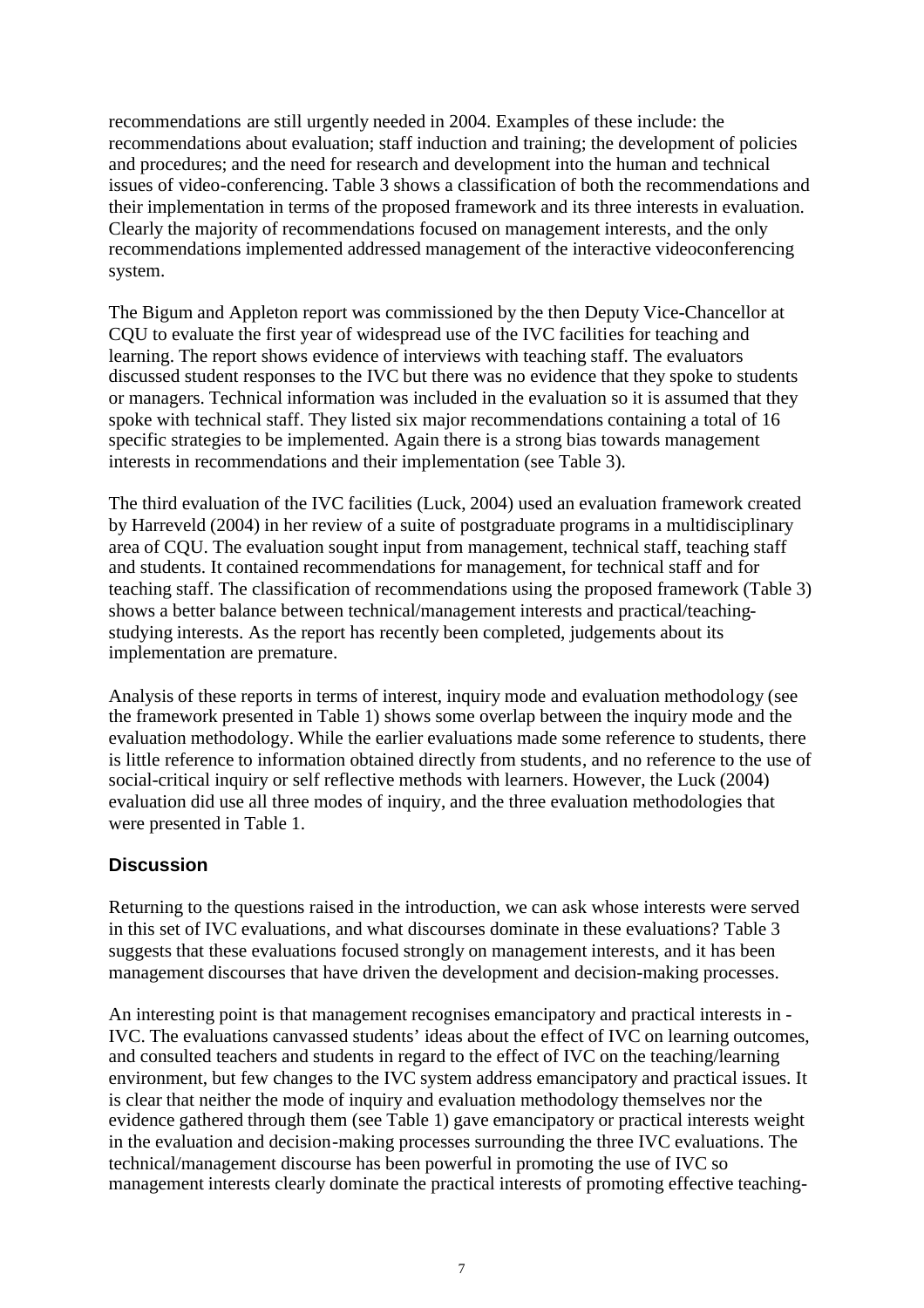learning dialogue, and the emancipatory interests of supporting learners to grow as autonomous and responsible citizens.

The strength of the technical/management discourse is derived from university flexible delivery strategies and the need to find ways to service a number of small, distributed campuses with limited resources. This strength is reinforced by the lack of flexibility of IVC infrastructure, the physical size and arrangement of rooms that limit pedagogical (practical) possibilities and the sense of relationship and trust required to engage learners in the challenging, emancipatory experiences (Curzon-Hobson, 2002). The introduction of IVC as an educational technology is recognised as a technical solution to a strategic problem. There is little recognition that the technology may present significant, long-term pedagogical and learning problems for the university.

The *emancipatory* interests in education would ask how IVC can be used to promote the personal development and growth of students. Evaluation from this perspective would ask how we can use this technology to assist students to develop graduate attributes and to build a personal, professional identity and capabilities. Such questions are also of strategic interest as the government, employers, accrediting professional associations, the public and students themselves seek assurance from universities that graduates can make a difference in society (Howard, Jorgensen & Nouwens, 2003; Scott & Yates, 2002). Table 2, Column 1 indicates some evaluation questions that might be asked—how effectively is IVC being used

- to support students to develop personally,
- to articulate and express their knowledge in trusting relationships with teachers and other learners,
- to promote critical reflection and the development of professional identity.

The kinds of learning experiences learners require to become capable, responsible, autonomous professionals would establish very different evaluation criteria from those derived by management interests who seek to provide a distributed student and lecturer population with an efficient means of exchanging information.

A *practical* orientation to the evaluation of IVC would ask what kind of learning environment is required for effective teaching and learning using interactive videoconferencing. Table 2, Column 2 suggests some evaluation questions. How effectively is the current IVC infrastructure used to promote collaborative activities and support the development of teacherstudent and student to student learning relationships? Is there a sense from teachers and students that classes are supportive learning communities? How much dialogue and shared meaning-making occur? Knight and Yorke (2003) point to the importance of a productive social learning environment for motivating students at risk of withdrawal. Such an environment is an important element in building in students a sense of self-efficacy required to persist in their studies. This issue of student retention is another strategic issue for university management, but there has been a failure to relate the evaluation of videoconferencing to this issue.

Indeed, the initial designs for IVC at CQU were focused on facilities for flexible, small group learning, but the chosen infrastructure developed favoured large rooms with fixed furniture designed for large classes and 'lecture' presentation.

At the university level, there is a distinct need to establish a holistic evaluation framework that could be used to include and give voice to the discourse communities of practice regularly to evaluate and review the use of educational technologies. Because both the technology and the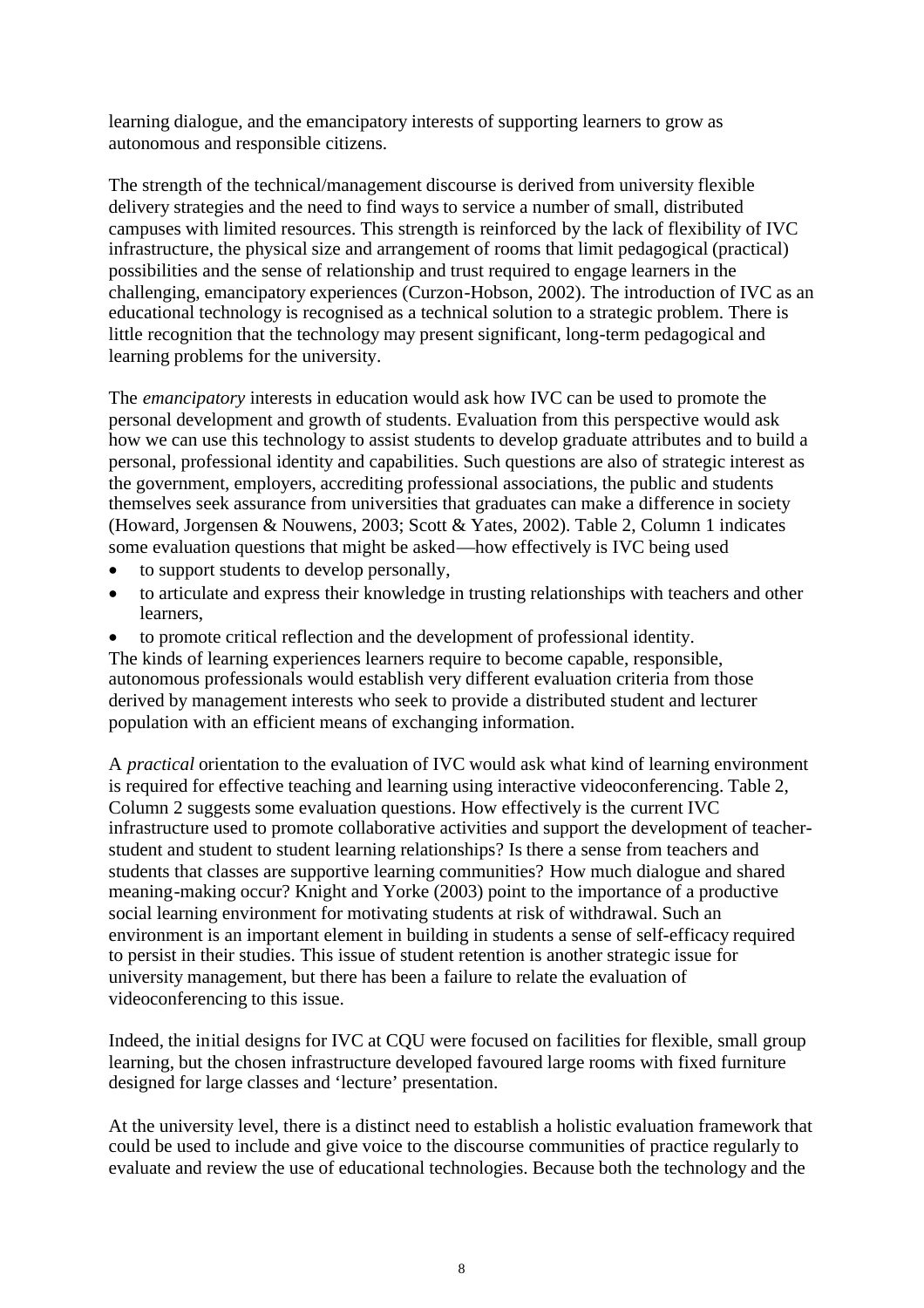practice of teaching and learning are developing, a systematic and sound methodological approach is required to make informed decisions to update, change or implement new educational technologies. It is essential to use a consistent evaluation framework to allow decisions to be made after conducting fair and comparable evaluations of different educational technology applications.

# **Conclusion**

The IVC evaluations described above clearly indicate that, in institutional discourses, managerial interests predominated in evaluations and implementation of this educational technology, and that the improvement of teacher–student practices and the learning practices of students received little emphasis. In relation to the three guiding questions posed at the end of the introduction to this paper, the dominance of these management interests reflects the subordination of emancipatory and practical interests to technical interests in the university's formal evaluation practices. The consequences of this dominance and this subordination for the communication of evaluation outcomes in the university reflect the absence of an appropriate balance among cognitive and evaluative human interests, and the associated difficulty of facilitating the holistic sociology of evaluation in higher education advocated in this paper. These consequences can be summarised thus:

- *a narrowing of focus* of such evaluation outcomes on issues of 'how' rather than 'what' and 'why'
- *a propensity to implement management* rather than teaching/studying and learning *recommendations of evaluation reports*
- *an elision of officially sanctioned interest in and valuing of tacit knowledge* and the associated intangible but potentially powerful elements of evaluation outcomes
- *a consequent diminution of the efficacy of evaluation outcomes* feeding into continuous improvement of teaching and learning
- *a tendency to seek to assign accountability–and sometimes blame–*to teaching staff in ways that do not reflect the complexities of university teaching and learning.

All of this accords all too readily with Zipin and Brennan's (2003) argument that pressures on universities lead administrators to adopt managerial approaches suggest that management solutions are assumed to produce an environment in which teaching and learning practices will automatically fall into place. The analysis presented here indicates that such an assumption is misplaced–hardly auspicious for efforts to enhance the communication of evaluation outcomes at institutional and national levels.

### **Notes**

- 1. Much of this section is based on the doctoral work of one of the authors and on a recent evaluation of the interactive video-conferencing network at CQU (Luck, 2004).
- 2. CQU uses the term Interactive System-wide Learning (ISL) when referring to the IVC network.

### **References**

Australian Vice-Chancellors' Committee. (2004). *Assessing learning and teaching excellence: The AVCC proposal for the Learning and Teaching Performance Fund*. Canberra, ACT: Australian Vice-Chancellors' Committee (AVCC). http://www.avcc.edu.au/news/public\_statements/publications/AVCCresponse\_ALTPF.pdf